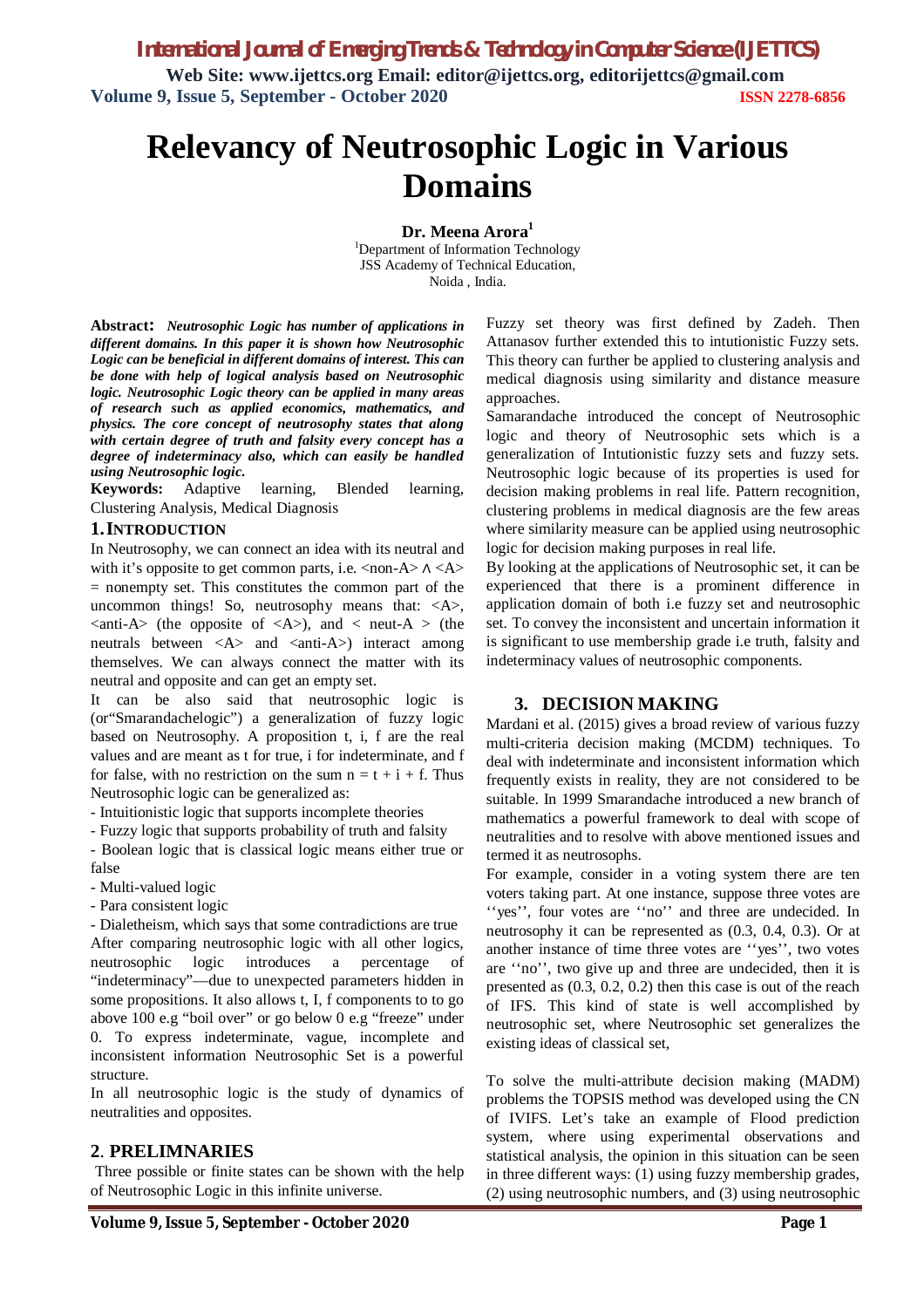# *International Journal of Emerging Trends & Technology in Computer Science (IJETTCS)* **Web Site: www.ijettcs.org Email: editor@ijettcs.org, editorijettcs@gmail.com Volume 9, Issue 5, September - October 2020 ISSN 2278-6856**

fuzzy numbers. To express imprecise and incomplete i.e. uncertain information, fuzzy membership grade is used in the first case. Inconsistent and indeterminate information is stated using Neutrosophic numbers in the second case. And fuzzy neutrosophic numbers are used in the last case to express indeterminate, inconsistent and uncertain information.

For disaster forecasting, experts often rely on a number of attributes/criteria, whose values are often uncertain, inconsistent and indeterminate

Some well-known distance measures in the context of SVNFS and using the distance measures we compute similarity measures. Finally we apply SVNFS in decision making applications using similarity measures.

Ye (2014a) firstly defined Hamming and Euclidean distances between INSs and then using the distance measures the author proposed similarity measures between two INSs.

Using trapezoidal NS, a cosine similarity measure based decision making approach was presented by Biswas et al. (2014). To propose a decision making problem, Tan and Zhang (2017) applied TOPSIS method in the context of trapezoidal fuzzy set. Inspired by the correlation measure of IFSs, For decision making problems, the correlation measure was explored by Ye(2013) for single valued neutrosophic sets. Majumdar (2015) gives a comprehensive discussion on the distance, similarity measures, and entropy on NSs. Deli et al. (2015) defined bipolar NS and defined few of its operations. Extending the cross entropy of FSs, Ye (2014b) studied cross entropy of SVNSs. As mentioned in (Abdel-Basset et al. 2018; Garg and Nancy 2018; Jana et al. 2019; Maiti et al. 2019; Meng et al. 2019; Wei and Zhang 2019; Karaaslan and Hunu 2020) a number of new ideas on neutrosophic set have been evolving.

For engineering and scientific applications similarity measures are effective. It would be a significant research contribution by embedding NFS in various promising research fields, such as multi granular linguistic modelling, consensus measures, managing preference relations, information aggregation, entropy computation, etc.

# **4. E LEARNING**

One of the ways to support personalized eLearning is Adaptive eLearning that is supported by intelligent techniques and methods.

E learning has adaptive, appropriate and intelligent features for a better learning model.

Learning methods include Face to face learning termed as traditional learning, both place and time independent learning may be termed as distance learning or Online learning distance which is termed as asynchronous learning and then last type is the

combination of online learning with instruction-led learning that leads to reduced classroom concept.

Blended learning basically increases student learning as compared to fully online learning. It optimizes both distance learning and traditional learning while lowering the challenges. Blended learning has proven very beneficial and potential to enhance efficiency and affectivity of learning experiences.

#### **4.1 Learning managementsystems**

The software that automates the administration of education is an LMS (Learning Management System). Register students, track courses in a catalog, record data from learners, and provide reports to management are the tasks of an LMS.

It actually focuses on other learning resources instead of including its own capabilities.

#### **4.2 Pedagogical eLearning challenges**

Pedagogically, educational psychologists agree that very few teachers can adapt learning to each student in typical large classes and students differ in the ways they learn. So pedagogically, best, trained novices using are produced different technologies and training methods. This type of learning provides students with opportunities to practice exercises using this knowledge.

#### **4.3 Adaptive eLearning**

For students with different learning styles, interests and with varying backgrounds Adaptive learning is virtually a must.

For better eLearning Adaptive eLearning systems would be a good solution. LMSs are powerful integrated systems that support a number of teachers' and students' needs because of which vast majority of web-enhanced courses rely on it.

By adapting learning some parameters like identifying, analyzing, and monitoring relevant aspects of instructions, such as different velocities, paths, or strategies of learning, Adaptive eLearning enables personalizing the learning process to individual learners.

Adaptive learning integrates neutrosophic theory and different intelligent natures to empower the learning model. To improve instructor and student performance innovative enhanced features are used to enhance adaptive learning. To present intelligent features in different aspects neutrosophic theory is used.

#### **4.4 Intelligent eLearning systems**

For Intelligent learning systems i.e behavior similar to humans to produce Artificial Intelligence can be utilized for programming to simulate reasoning and the thought processes. The potential of creating realistic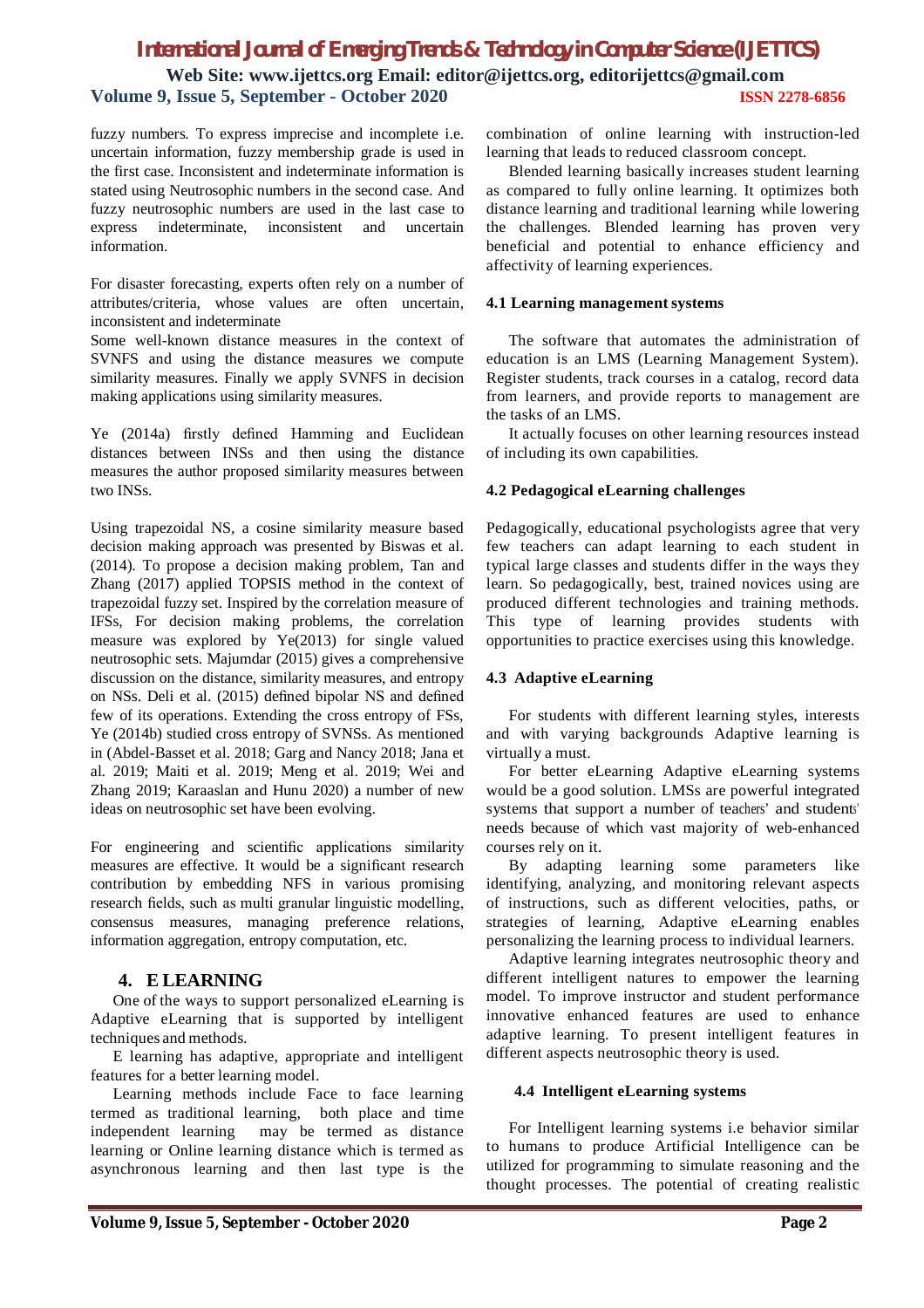# *International Journal of Emerging Trends & Technology in Computer Science (IJETTCS)* **Web Site: www.ijettcs.org Email: editor@ijettcs.org, editorijettcs@gmail.com Volume 9, Issue 5, September - October 2020 ISSN 2278-6856**

environments with which students can interact can be produced with the applications of AI within eLearning.

Personalized, adaptive, and intelligent services to both students and educators can be brought by employing state-of-the-art AI technology in current eLearning systems.

# **5. MEDICAL DIAGNOSIS, TAXONOMY AND CLUSTERING ANALYSIS**

In a universe full of uncertainties Clustering analysis and medical diagnosis are among the most important research topics. Conventional tools are inadequate for processing uncertain information because of complexity of information or data related to the problem area.

Smarandache proposed philosophically the theory of neutrosophic sets (NSs), which is a generalization of FSs [1] and IFSs [2] so as to more accurately deal with inconsistent and indeterminate information.

For representing information that is inconsistent and indeterminate, INS and SVNS are used reasonably which are involved in clustering analysis, decisionmaking, machine learning, and pattern recognition and medical diagnosis. [3-9].

Two important tools used to determine the similarity/different relationship between objects in an uncertainty environment are Similarity/distance measure. Therefore, more and more researchers have started to study the As SVNSs and SNSs has the capability of handling uncertainty, so more research has started in this area based on similarity/distance measures.

#### **5.1 Cluster analysis**

Medical diagnosis and many other applications belonging to this are a common practice area using the concept of Pattern recognition. [10,11,12].

The classified set of objects can be put together into appropriate groups using Cluster analysis. Under a neutrosophic environment, clustering algorithm can be taken based on the proposed similarity measure between SVNSs and can be applied to a clustering problem. Therefore, we basically generalize the intuitionistic fuzzy clustering algorithm proposed by Zhang et al. [13] and Xu et al. [14] to SVNSs.

#### Example 5.1. (Clustering approach)

In this section, based on similarity matrices under singlevalued neutrosophic data environment, a real example adapted from Ye [15] is utilized to demonstrate the application and effectiveness of the proposed clustering algorithms.

A car market is going to classify five different cars of *A<sup>i</sup>*  $(i \frac{1}{4} 1, 2, \ldots, 5)$ . Every car has six evaluation attributes:

(1)  $u_1$ : fuel consumption;

- (2)  $u_2$ : coefficient of friction;
- $(3)$   $u_3$ : price;
- (4) *u*4: comfortable degree;

 $(5)$   $u<sub>5</sub>$ : design;

(6)  $u_6$ : security coefficient.

By the form of SVNSs, the characteristics of each car under the six attributes are represented and then the single-valued neutrosophic data.

Then, under the single valued neutrosophic similarity measure, the developed algorithm is used to classify the five different cars of  $A_i$  ( $i$  1, 2, ..., 5).

By analyzing the results obtained, we can note that not only are the proposed similarity measures able to offer different final options to decision-makers by different fuzzy implications but also handle the single valued neutrosophic information.

Neutrosophic logic can be applied with new similarity measures of SNSs to other areas such as image processing, decision-making, and clustering analysis.

In Medical diagnosis field let's assume a few samples from a patient with all the symptoms represented by Neutrosophic values. Considering the similarity measure a proper diagnosis can be conducted. And proper diagnosis results can be obtained by looking at the maximum similarity degree measure.

Neutrosophic theory is also beneficial in bacteria detection in microbiology. Bacteria can be classified broadly according to their shapes. Indeterminate information cannot be handled by Intutionistic logic. On the other side neutrosophic logic can be applied without any restriction for decision purposes in medical diagnosis. For capturing uncertain, imprecise and inconsistent information it's more effective and suitable.

# **6 6. CONCLUSION**

On being analysed by NL theory, some fields of science are improved. So, it is clear that Neutrosophic theory can be applied in many areas like economics, applied mathematics, and also physics. It can also be used in gravitation theories to reconcile the "push" and "pull".

It would be a significant research contribution of Embedding NFS in various promising research fields, such as information aggregation, multi granular linguistic modelling, managing preference relations, consensus measures, etc.

ELearning which is facing challenges right now is an important part of the future. The absence of current eLearning systems that adaptively and intelligently invoke students' capabilities is one of the eLearning challenges. To exploit unlimited eLearning advantages, Adaptive eLearning is the solution. Adaptive eLearning that is supported by intelligent methods and techniques, such as Neutrosophic Sets and Theory is a need. The solution to present efficient and effective learning is Adaptive eLearning which is supported by intelligent techniques.

To overcome difficult situations, mainly incomplete, inconsistent, and missing data all intelligent Micro services utilized Neutrosophic Sets and Theory.